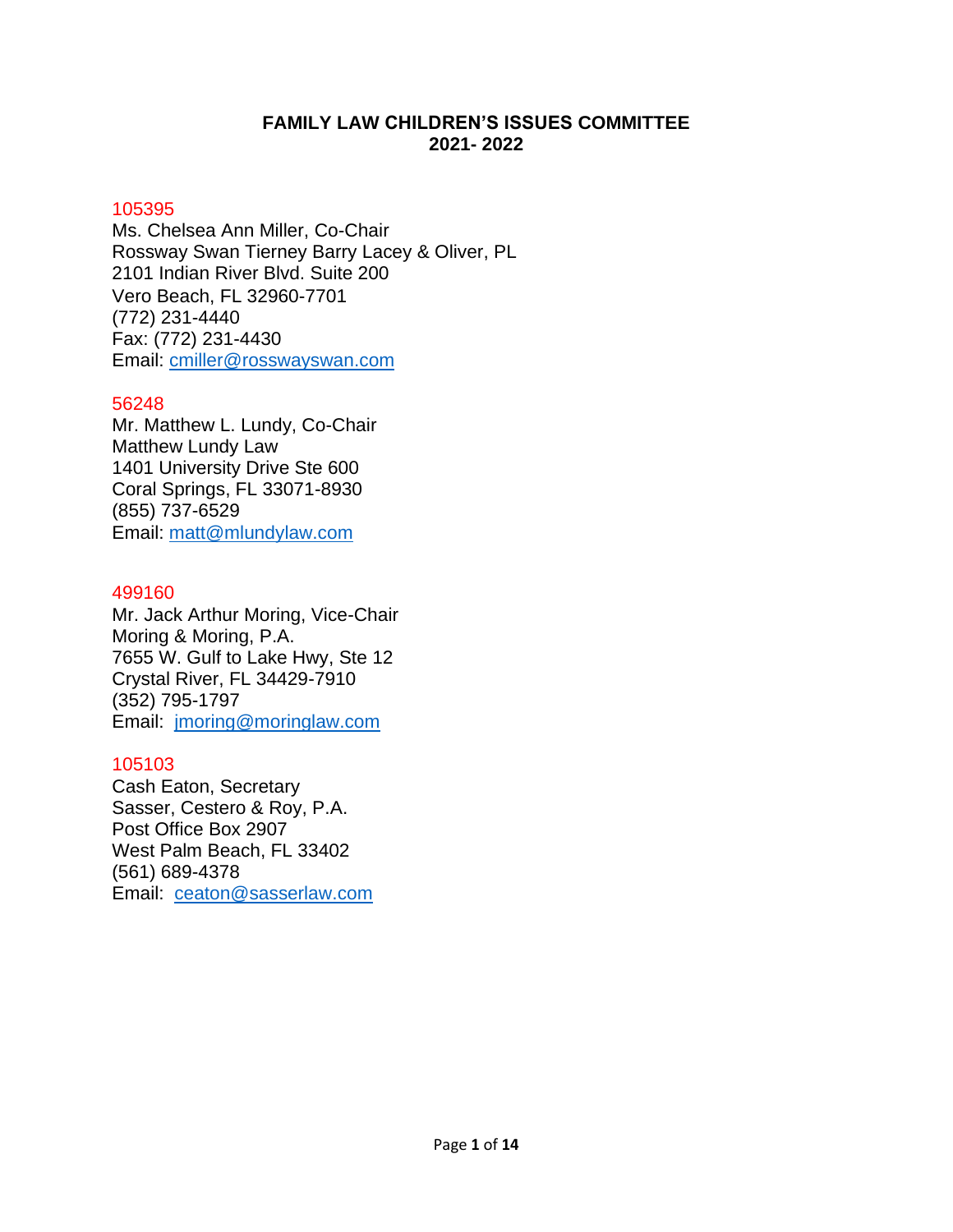Ms. Trisha Pavelka Armstrong Sasser, Cestero & Roy, P.A. P.O. Box 2907 West Palm Beach, FL 33402-2907 (561) 689-4378 Email: [tarmstrong@sasserlaw.com](mailto:tarmstrong@sasserlaw.com)

## 68129

Ms. Shera Erskine Anderson 1924 River Oaks Weston, FL 33326 (954) 547-5690 Email: [Shera\\_anderson@outlook.com](mailto:Shera_anderson@outlook.com)

## 299175

Ms. Ashley Baillargeon 501 N. Orlando Avenue Suite 313, #173 Winter Park, Florida 32789 (407) 338-3230 Email: [Ashley@baillargeonlawfirm.com](mailto:Ashley@baillargeonlawfirm.com)

## 115399

Ms. Yanae Barroso 3158 Northside Drive Key West, Florida 33040 (305) 360-0977 Email: [Yanae@barroso-law.com](mailto:Yanae@barroso-law.com)

# 0611417

Mr. Angel Bello-Billini Post Office Box 2064 Orlando, Florida 32802 (407) 658-2166 Email: [abillini@outlook.com](mailto:abillini@outlook.com)

### 102973

Ms. Bernice Bird 1018 E. Robinson Street Orlando, Florida 32801 (407) 900-5913 Email: [bbird@birdlawfirmllc.com](mailto:bbird@birdlawfirmllc.com)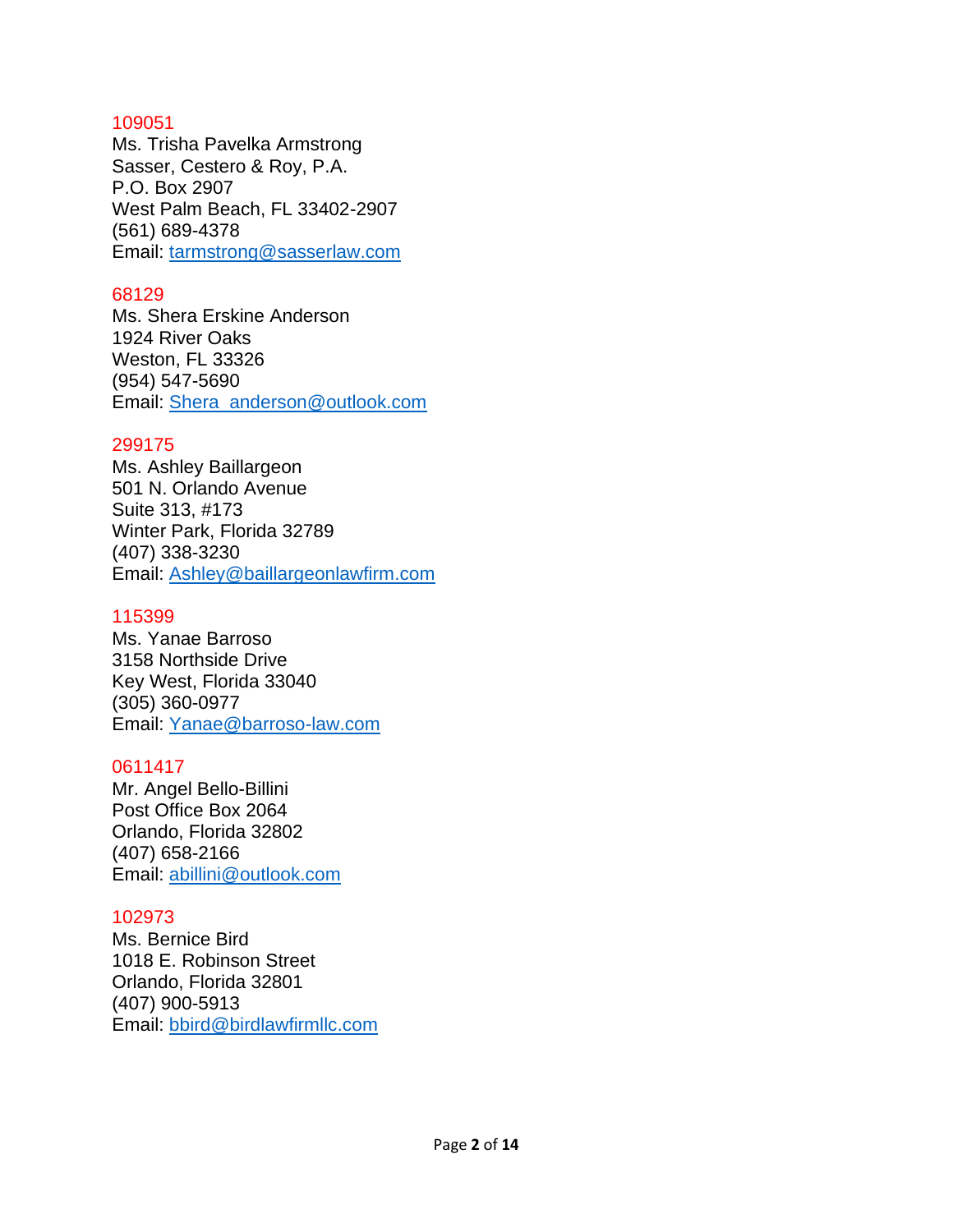Mr. Ronald L. Bornstein PO Box 540546 Greenacres, FL 33454-0546 (561) [641-7515](tel:561-641-7515) Email: [trialguy@aol.com](mailto:trialguy@aol.com)

## 92768

Ms. Rachel Borntreger 514 E College Avenue Tallahassee, FL 32301 (850) 694-1411 Email: [Rachel@borntregerlaw.com](mailto:Rachel@borntregerlaw.com)

## 1018876

Mr. Alexander Michael Bottone 1881 West Kennedy Blvd. Suite D Tampa, Florida 33606 (813) 225-1818 Email: [abottone@solomonlaw.com](mailto:abottone@solomonlaw.com)

## 78463

Ms. Gigi Carbonell 3785 NW 86 Avenue, #417 Doral, Florida 33166 (786) 351-3114 Email: [gigi@gcclawcenter.com](mailto:gigi@gcclawcenter.com)

# 111474

Ms. Krystine Cardona 999 Ponce de Leon Blvd. Suite 910 Coral Gables, Florida 33134 (350) 898-9311 Email: [Krystine.cardona@rccfamilylaw.com](mailto:Krystine.cardona@rccfamilylaw.com)

# 0621080

Ms. Elizabeth P. Davis 114 Bates Avenue SW Winter Haven, Florida 33880 (863) 875-6817 x3 Email: [davis@elizabethdavislaw.com](mailto:davis@elizabethdavislaw.com)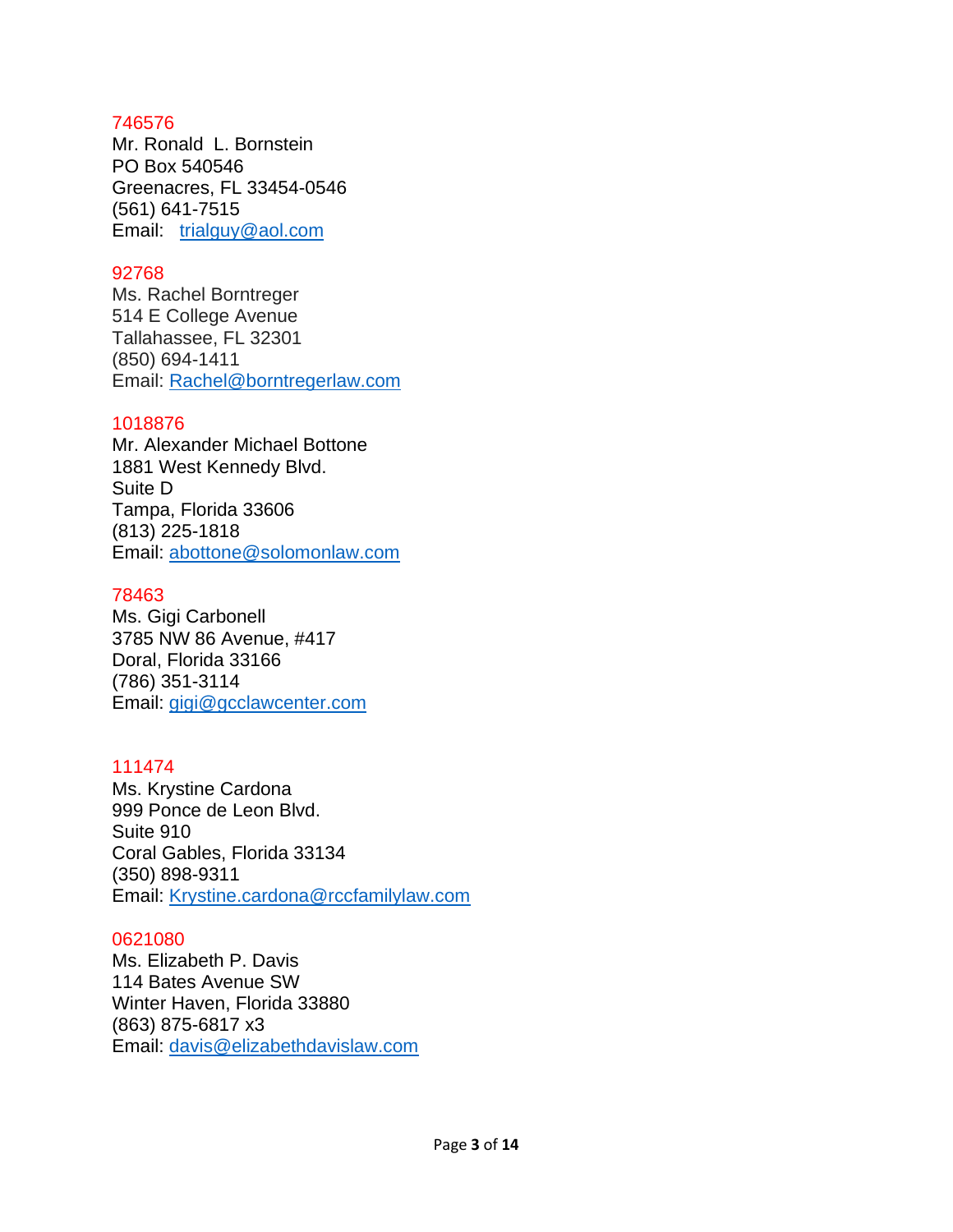Ms. Catherine S. Eaton The Eaton Family Law Firm, P.A. 2247 Palm Beach Lakes Blvd., #202 West Palm Beach, FL 33409-6451 (561) 762-2762 Email[:catherine@eatonfamilylawfirm.com](mailto:catherine@eatonfamilylawfirm.com)

## 276173

Ms. Mary Elias 500 S. Australian Avenue Suite 120 West Palm Beach, Florida 33401 (561) 676-2494 Email: [mary@ffcpb.com](mailto:mary@ffcpb.com)

### 673889

Ms. Cheryl B. Flowers 10 SE 1st Ave. Suite C Delray Beach, Florida 33444 (561) 350-1165 Email: [cherylbflowers@bellsouth.net](mailto:cherylbflowers@bellsouth.net)

### 637130

Mr. Anthony Meehan Genova 44 West Flagler Street Suite 2075 Miami, Florida 33130 (305) 379-6000 Email: [amg@genovafamilylaw.com](mailto:amg@genovafamilylaw.com)

#### 592641

Ms. Jamie Girgenti Older, Lundy, Alvarez & Koch 200 N. Garden Ave. Suite A Clearwater, FL 33755-4187 (727) 446-6248 Email: [jgirgenti@olalaw.com](mailto:jgirgenti@olalaw.com)

#### 119434

Mr. Joshua Plager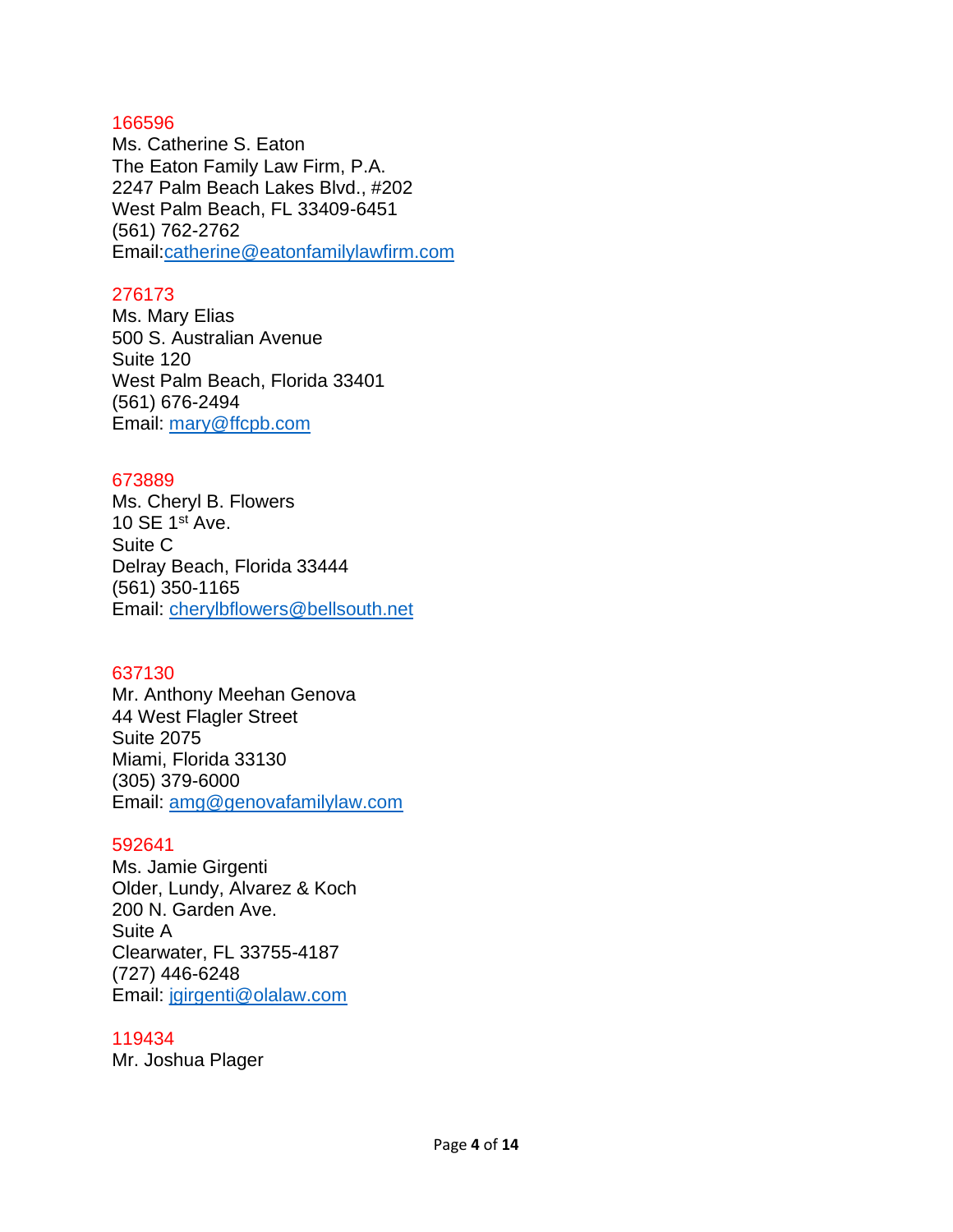Gladstone & Weissman, P.A. 101 N Federal Hwy Ste 702 Boca Raton, FL 33432-3969 (561) [447-2274](tel:561-447-2274) Email[:jlp@gwpa.com](mailto:jlp@gwpa.com)

#### 318620

Mr. John Wayne Foster, Sr. 618 E. South Street Ste 110 Orlando, FL 32801-2955 (407) 757-2877 Fax: (407) 386-8877 Email: [jfoster@fclcgroup.com](mailto:jfoster@fclcgroup.com)

#### 956480

Ms. Anastasia M. Garcia Law Offices of Anastasia M. Garcia P.A. 2100 Ponce De Leon Blvd Ste 980 Coral Gables, FL 33134-5268 (305) [461-5885](tel:305-461-5885) Fax: (305) 461-3670 Email[:agarcia821@aol.com](mailto:agarcia821@aol.com)

#### 983055

Ms. Barbara Casey Goiran Robert E. Sumner Judicial Building 38053 Live Oak Ave. Dade City, FL 33523-3805 (813) 468-1862 Email: [bgoiran@jud6.org](mailto:bgoiran@jud6.org)

### 1018016

Ms. Jeanette Gonzalez 11410 N Kendall Drive Ste 205 Miami, FL 33176 (305) 596-1044 Email: [jgonzalez@jsuarezlaw.com](mailto:jgonzalez@jsuarezlaw.com)

#### 844446

Ms. Maria Gonzalez 3350 SW 148 Ave. Suite 110 Miramar, FL 33027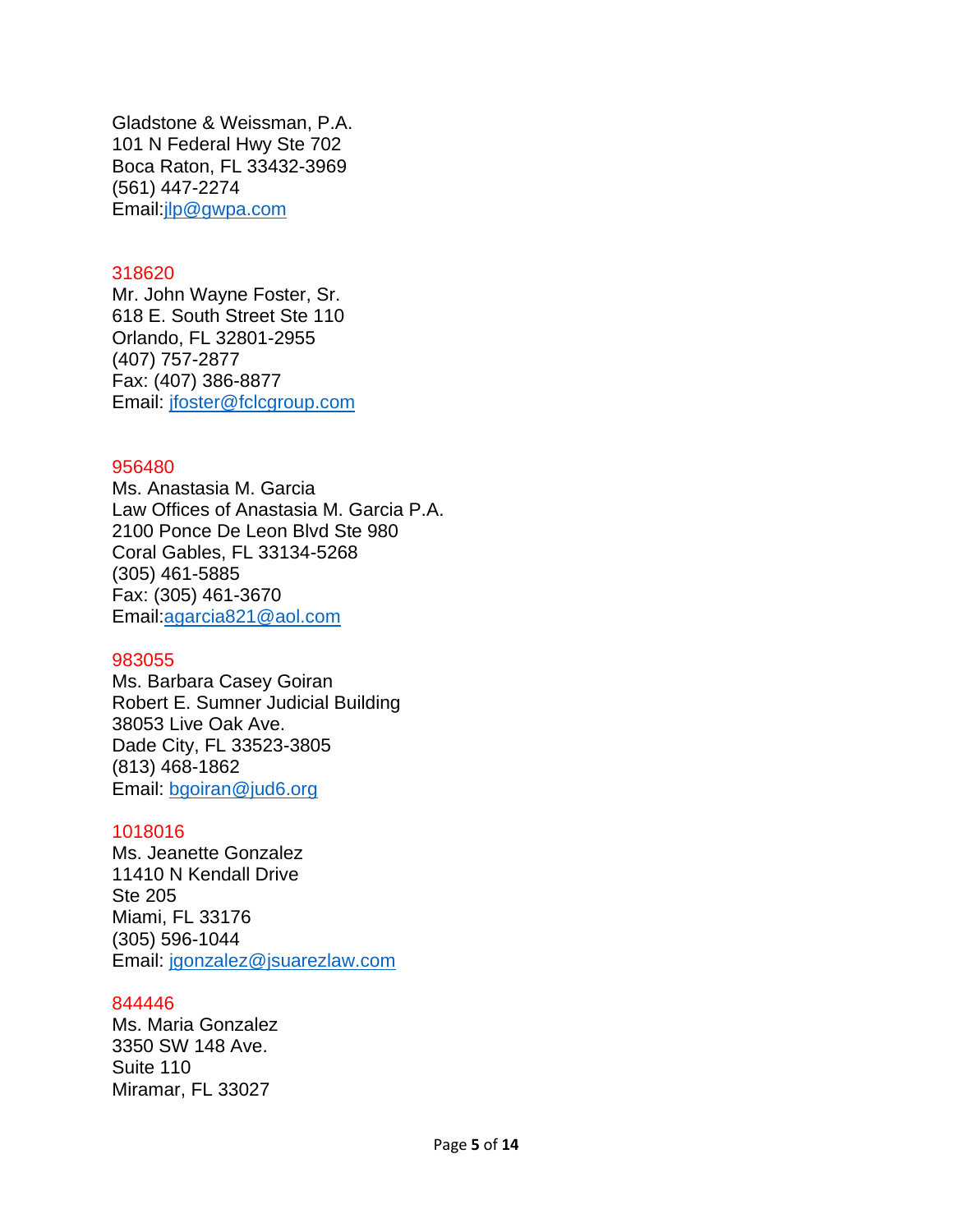(305) [496-7016](tel:954-809-3300) Email: [maria@gonzalezlawpa.com](mailto:maria@gonzalezlawpa.com)

### 137110

Ms. Pamela Marie Gordon Law Office of Pamela M. Gordon, P.A. 3900 Hollywood Blvd Ste 302 Hollywood, FL 33021-6761 (954) [987-0824](tel:954-987-0824) Email[:lawofficeofpamel@bellsouth.net](mailto:lawofficeofpamel@bellsouth.net)

### 488798

Mr. Raymond Grimm 3189 Bobcat Village Center Road North Port, FL 34288-8974 (941) 423-7897 Email: raygrimm@outlook.com

### 577510

Ms. Aimee C. Gross 633 S.E. 3rd Ave., Ste 301 Ft. Lauderdale, FL 33301-3151 (954) 615-1699 Fax: (954) 764-7272 Email: [agross@aimeegrosspa.com](mailto:agross@aimeegrosspa.com)

### 0056370

Ms. Lindsay Gunia Foster - Morales Sockel - Stone 150 W Flagler St Suite 2950 Miami, FL 33130-1554 (305) [577-0090](tel:305-577-0090) Email[:lindsay@fostermorales.com](mailto:lindsay@fostermorales.com)

### 85026

Ms. Lindsay B. Haber 201 S. Biscayne Blvd. Suite 2700 Miami, FL 33131 (954) 778-9847 Email: [lhaber@klugerkaplan.com](mailto:lhaber@klugerkaplan.com)

### 507458

Ms. Tenesia Connelly Hall 100 E. Robinson St. Orlando, FL 32801-1602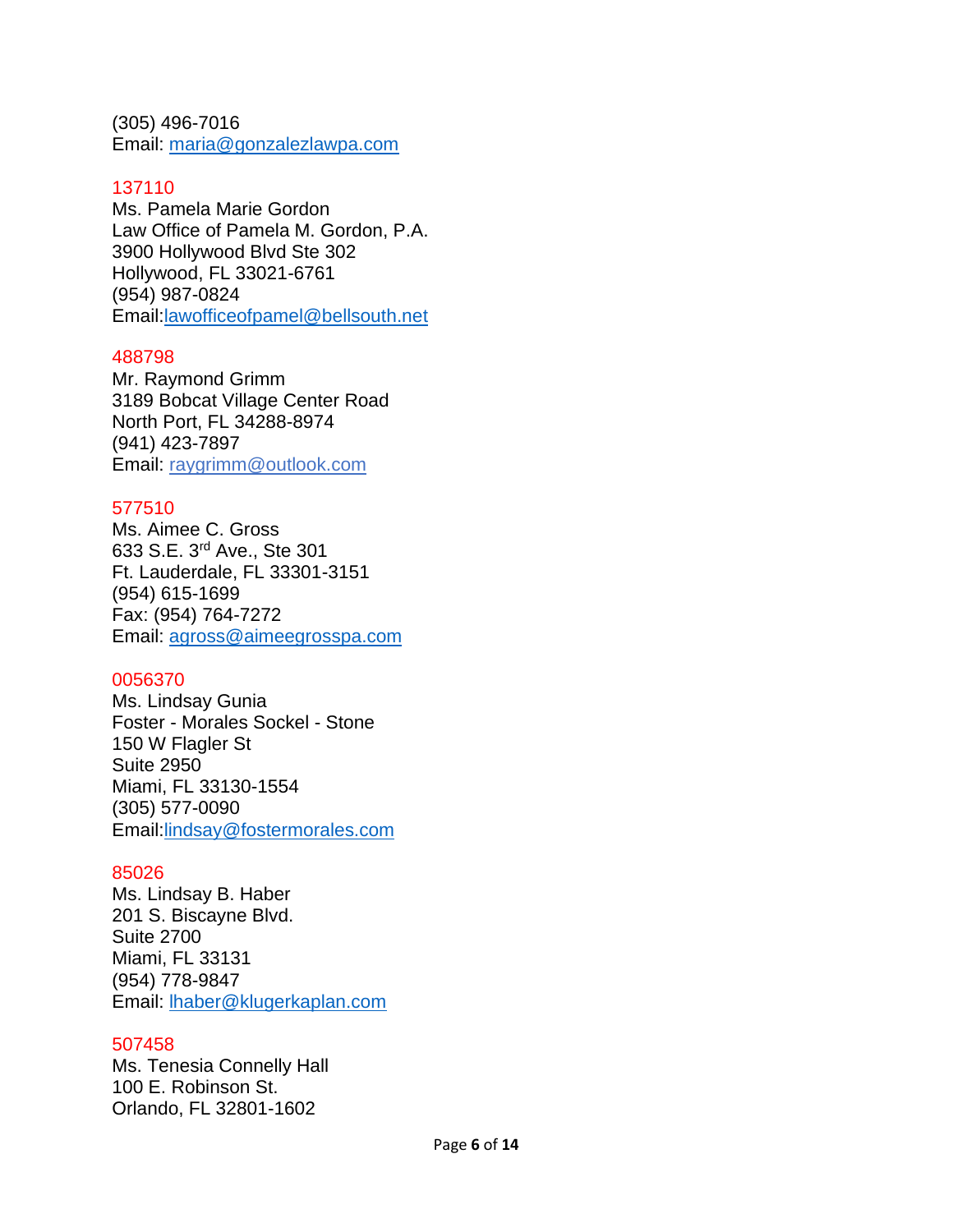(407) 841-8310 Fax: (407) 648-9240 Email: [tchall@legalaidocba.org](mailto:tchall@legalaidocba.org)

## 105246

Mr. Corey Huffman 4436 E. Tamiami Trail Naples, FL 34112 (239) 595-5637 Email: [chuffman@legalaid.org](mailto:chuffman@legalaid.org)

## 66044

Ms. Lauren Ilvento 1231 E. Concord Street Orlando, FL 32803 (407) 616-3349 Email: [lauren@yourorlandolawyer.com](mailto:lauren@yourorlandolawyer.com)

### 89352

Mr. Marck K. Joseph, Jr. The Joseph Firm, P.A. 290 NW 165th Street Penthouse 6 Miami, FL 33179 (305) [501-0992](tel:305-501-0992) Fax: (888) 551-5288 Email[:mjoseph@thejosephfirmpa.com](mailto:mjoseph@thejosephfirmpa.com)

# 14419

Ms. Jaimie Karas JD Family Law P.A. 851 Broken Sound Pkwy NW Suite 208 Boca Raton, FL 33487-3635 (561) 859-1479 Email: [jfamilylawfirm@gmail.com](mailto:jfamilylawfirm@gmail.com)

### 0474411

Ms. Jennifer Kipke P.O. Box 140397 Gainesville, FL 32614 (352) 494-3255 Email: [jennifer@HKlawfl.com](mailto:jennifer@HKlawfl.com)

### 441546

Ms. Diane M. Kirigin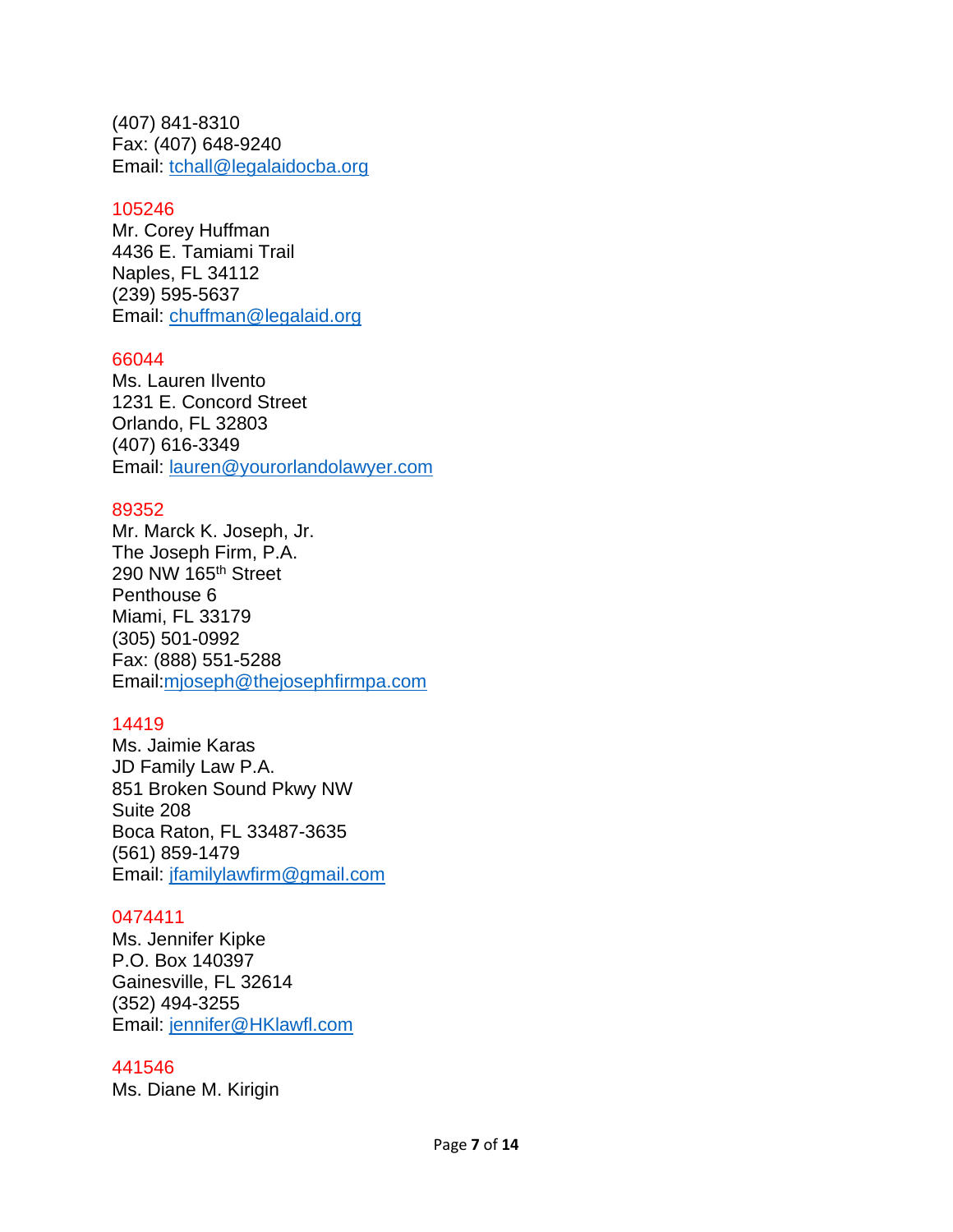531 Pine Tree Court Atlantis, FL 33462-1228 (561) 374-2675 Email: [dkirigin@pbcgov.org](mailto:dkirigin@pbcgov.org)

## 87770

Ms. Michelle Christine Klinger Smith The Manz Law Firm 5701 Overseas Hwy., Ste 7 Marathon, FL 33050-2784 (305) 743-2351 Email: [michelle@floridakeysfamily.law](mailto:michelle@floridakeysfamily.law)

### 954500

Mr. Martin Kofsky 50 SE Ocean Blvd. Suite 203 Stuart, FL 34994 (772) 919-1397 Email: [Martin@dkclegal.com](mailto:Martin@dkclegal.com)

### 0091836

Ms. Jennifer Lawson P.O. Box 915381 Longwood, FL 32779 (407) 900-5576 Email: [jennifermarksjd@gmail.com](mailto:jennifermarksjd@gmail.com)

# 89788

Mr. Scott Levine 6550 N Federal Highway Ste 220 Fort Lauderdale, FL 33308 (954) 587-2244 Email: [slevine@scottlevinepa.com](mailto:slevine@scottlevinepa.com)

### 101401

Ms. Rachel P. Licona 315 Court Street, Room 436 Clearwater, FL 33756 (352) 339-4224 Email: [rlicona@jud6.org](mailto:rlicona@jud6.org)

### 41366

Mr. Andrew Lieberman 1800 NW Corporate Blvd.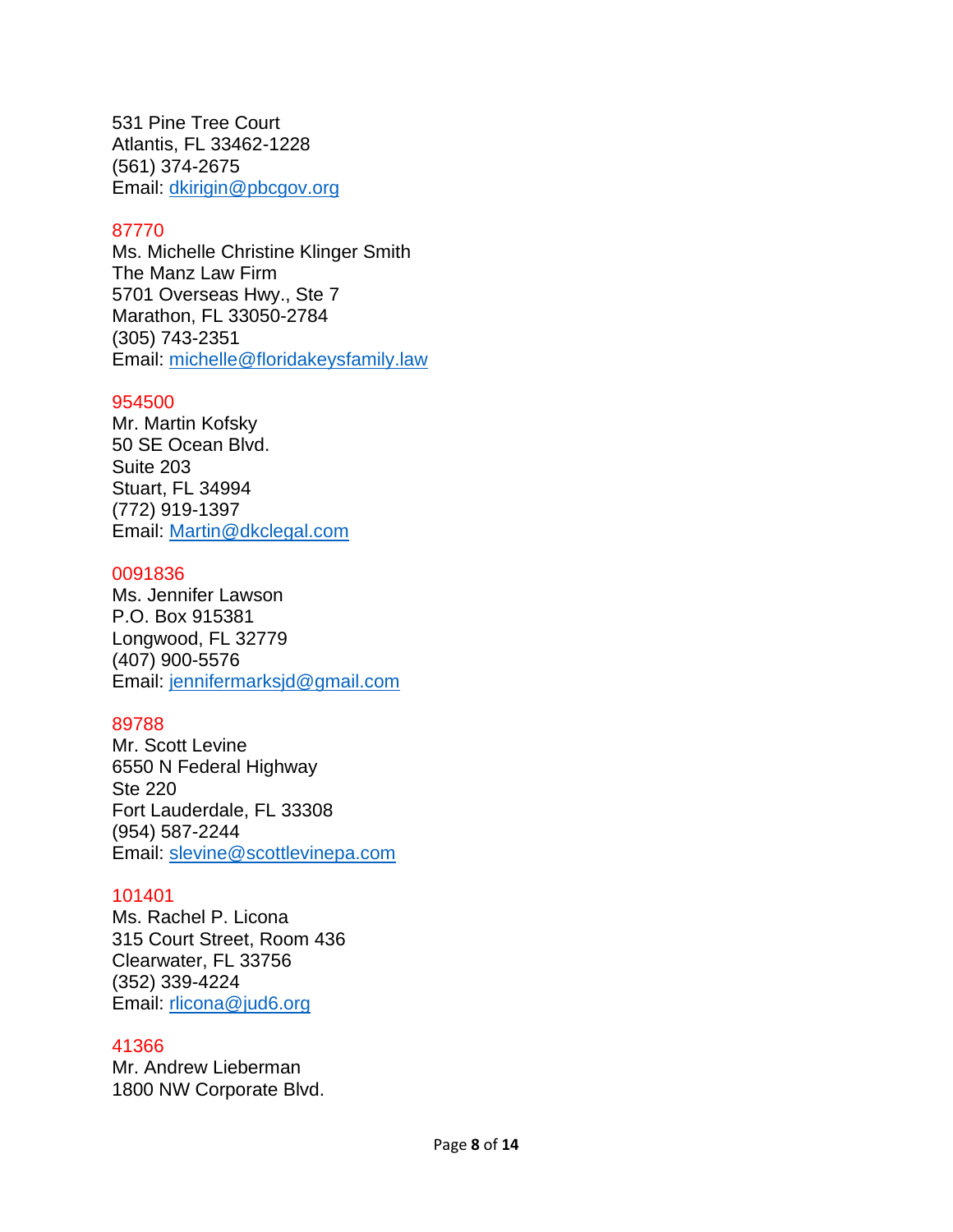Boca Raton, FL 33498 Email: andrew@wiselieberman.com

## 119282

Ms. Anastasia J. Mahone 2424 N. Federal Highway Suite 200 Boca Raton, FL 33431 (754) 423-2867 Email: ana@ks-law.com

## 118325

Ms. Alessandra B. Manes Family Complex Litigation & Collaborative 618 E South St. Suite 110 Orlando, FL 32801-2955 (407) 757-2877 [Fax: \(407\)](tel:407-757-2877) 386-8877 Email:alessandra@fclcgroup.com

## 72144

Ms. Stephanie Matalon Broward County Courthouse 201 SE 6th Street, Room 12156 Fort Lauderdale, FL 33301 (954) 831-7285 Email: smmatalon@17<sup>th</sup>.flcourts.org

## 1002510

Ms. Alexandria Nicole Mederos 1 Independent Drive Suite 2200 Jacksonville, FL 32202 (904) 710-5092 Email: [amederos@cordelllaw.com](mailto:amederos@cordelllaw.com)

# 1020250

Mr. Michael Anthony Mendoza P.O. Box 196922 Winter Springs, FL 32719 (407) 579-6101 Email: michael@mendozalawpa.com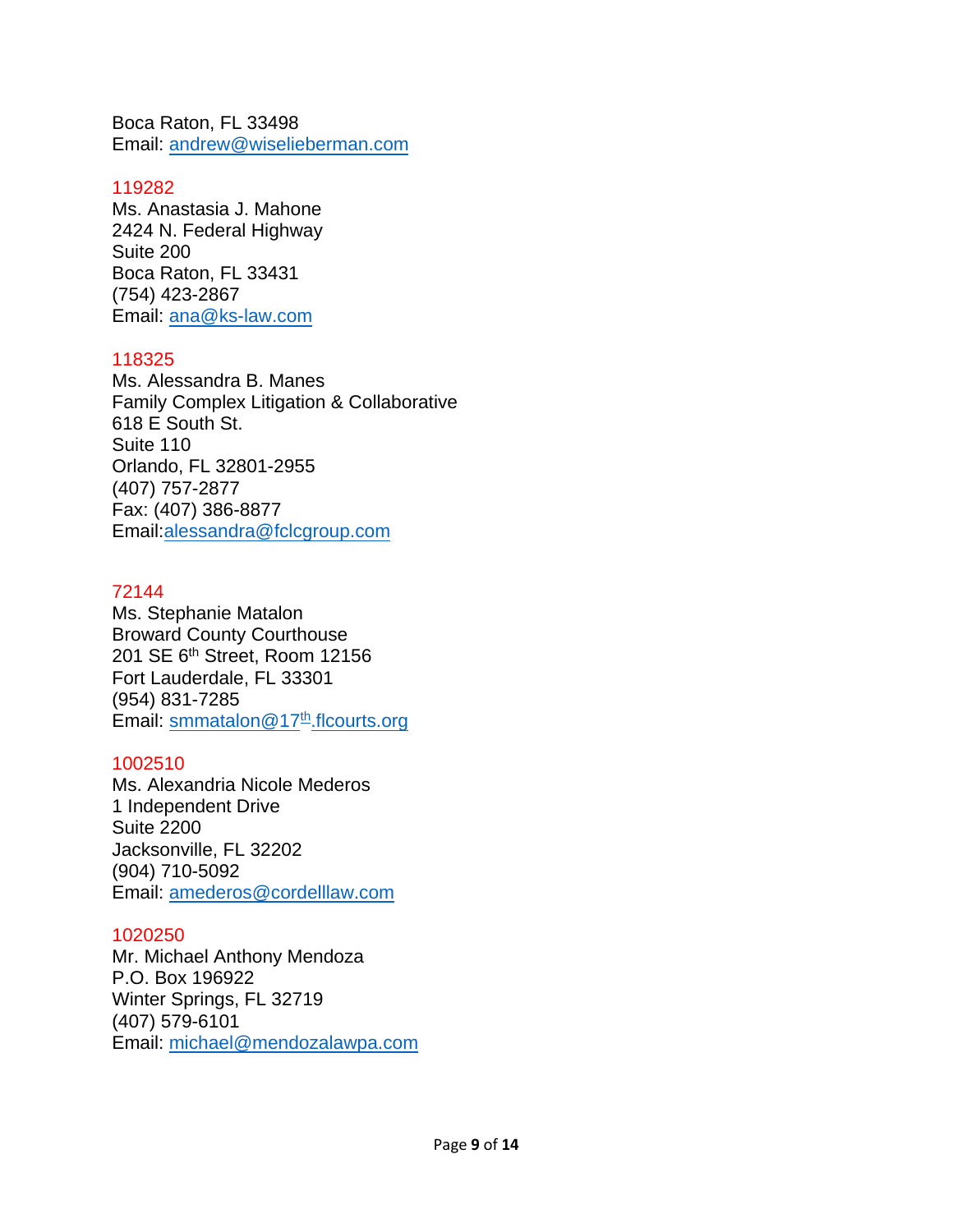Ms. Jennifer Miller-Morse 710 NE 3rd Ave. Delray Beach, FL 33444 (561) 277-0800 Email: [millermorselaw@gmail.com](mailto:millermorselaw@gmail.com)

## 472794

Ms. Judith D. Migdal-Mack Legal Aid Society 423 Fern St West Palm Beach, FL 33401-5939 (561) [655-8944](tel:561-655-8944%20x269) x269 Fax: (561) 655-5269 Email[:jmigdalmack@legalaidpbc.org](mailto:jmigdalmack@legalaidpbc.org)

## 72617

Christie Lou Mitchell 4700 Millenia Blvd. Suite 175 Orlando, FL 32839 (407) 505-4270 Email: [Christie@CLMLegal.com](mailto:Christie@CLMLegal.com)

### 0524451

Ms. Sheryl Moore 1176 N. Pine Island Road Suite 102 Plantation, FL 33322 (954) 914-2178 Email: [Sheryl@mr-lawyers.com](mailto:Sheryl@mr-lawyers.com)

### 105482

Mr. Joshua Plager Gladstone & Weissman, P.A. 101 N. Federal Highway Suite 702 Boca Raton, FL 33432 (561) 447-2274 [jlp@gwpa.com](mailto:jlp@gwpa.com)

#### 0026849

Ms. Andrea Reid 2101 NW Corporate Boulevard Ste 315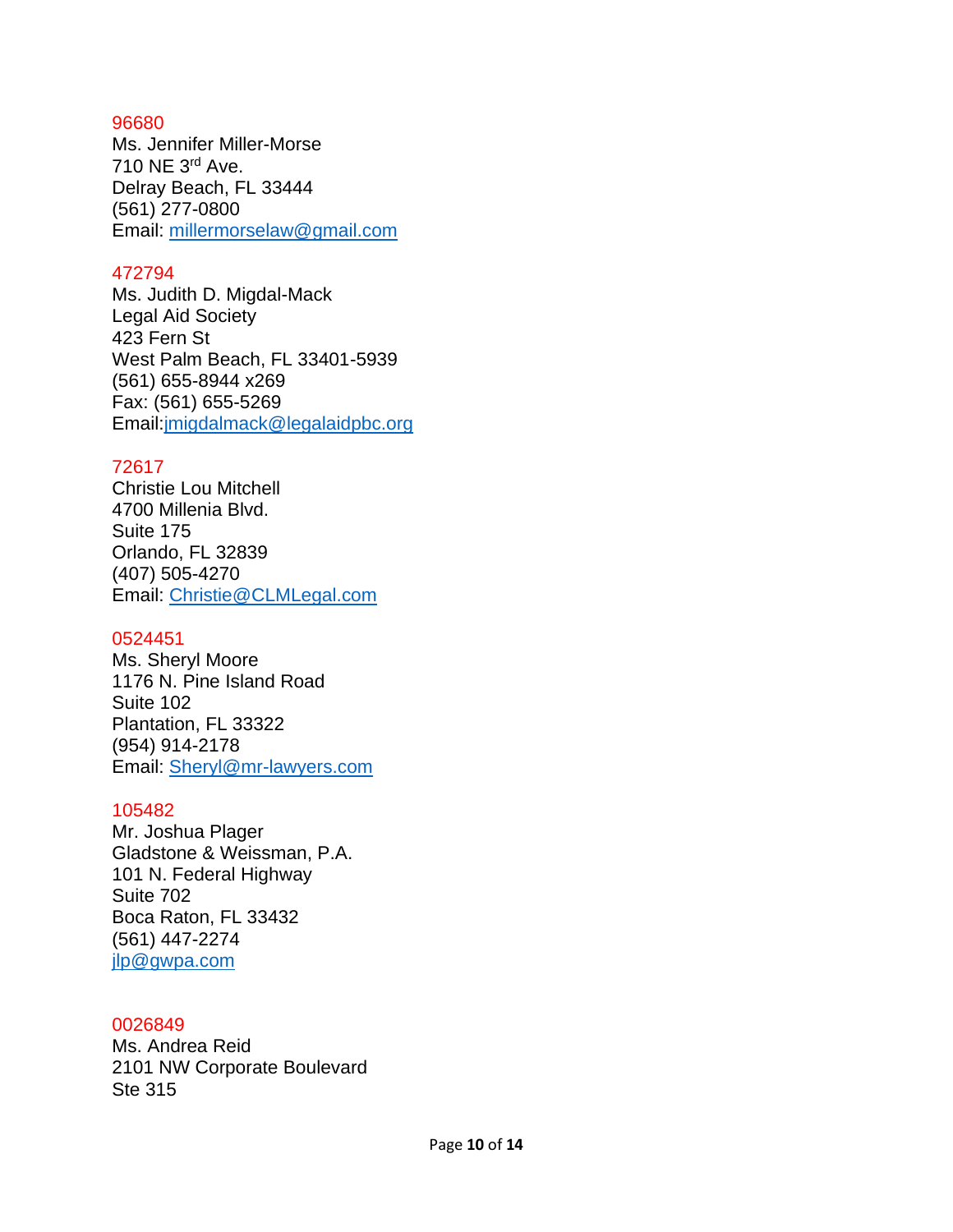Boca Raton, FL 33431-7319 (561) 948-5695 Email: [areid@reidlawgroup.com](mailto:%20areid@reidlawgroup.com)

## 0054481

Ms. Pascale Reid 2051 Dr. Martin Luther King Jr. Blvd. Suite 101 Riviera Beach, FL 33404 (561) 820-8902 Email: [Pascale.Reid@frls.org](mailto:Pascale.Reid@frls.org)

### 896993

Ms. Catherine Magdalena Rodriguez Filler Rodriguez, LLP 1688 Meridian Ave Ste 900 Miami Beach, FL 33139-2712 (305) [672-5007](tel:305-672-5007) Email[:crodriguez@fillerrodriguez.com](mailto:crodriguez@fillerrodriguez.com)

### 946168

Ms. Kimberly Rommel-Enright Legal Aid Society 423 Fern Street, Ste 200 West Palm Beach, FL 33401-5839 (561) 655-8944 Email: [kenright@legalaidpbc.org](mailto:kenright@legalaidpbc.org)

### 1022428

Mr. Kent Douglas Root II The Reid Law Group 2101 NW Corporate Blvd. Suite 410 Boca Raton, FL 33431-7319 (561) 948-5685 Email: [associate@reidlawgroup.com](mailto:associate@reidlawgroup.com)

### 108379

Ms. Dominique Marie Sciullo-Craig 2255 Glades Road Suite 414E Boca Raton, FL 33431-7379 (561) 241-3113 Email: [dominique.sciullocraig@brinkleymorgan.com](mailto:dominique.sciullocraig@brinkleymorgan.com)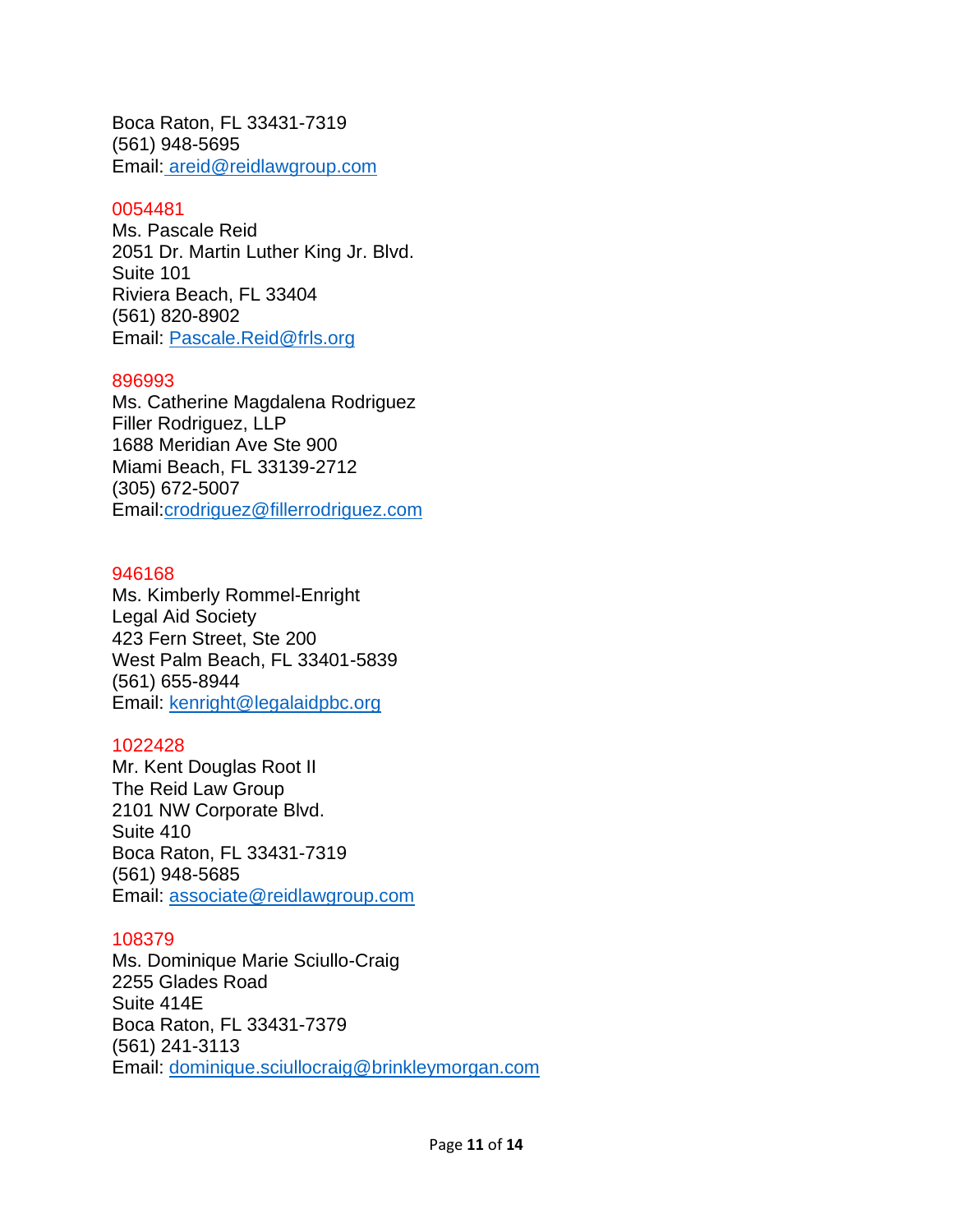Ms. Tania R. Schmidt-Alpers P.O. Box 3229 St. Augustine, FL 32137 (904) 669-0805 Email: [tschmidtalpers@aol.com](mailto:tschmidtalpers@aol.com)

### 106158

Ms. Kristin E. Scully 707 W. Swann Ave. Tampa, FL 33606 (941) 266-8055 [Kscully@kirknerfamilylaw.com](mailto:Kscully@kirknerfamilylaw.com)

#### 909671

Ms. Siobhan Helene Shea Sheappeals PLLC P.O. Box 2436 Palm Beach, FL 33480-2436 (561) 655-4114 Email: [shea@sheappeals.com](mailto:shea@sheappeals.com)

#### 438928

Ms. Ellen Dee Silvers Law Offices of Ellen Dee Silvers, P.A. 2980 NE 207th Street Suite 300 Aventura, FL 33180 (305) [931-7112](tel:305-931-7112) Email[:ellen@esilverslaw.com](mailto:ellen@esilverslaw.com)

### 17835

Ms. Taryn Sinatra Law Office of Taryn G. Sinatra, P.A. 1405 S. Federal Highway Boynton Beach, FL 33435-6003 (561) 430-4121 Email: [taryn@sinatralegal.com](mailto:taryn@sinatralegal.com)

### 93071

Ms. Caryn Alicia Stevens Ward, Damon, Posner, Pheterson & Bleau 4420 Beacon Circle West Palm Beach, FL 33407-3281 (561) [842-3000](tel:561-842-3000)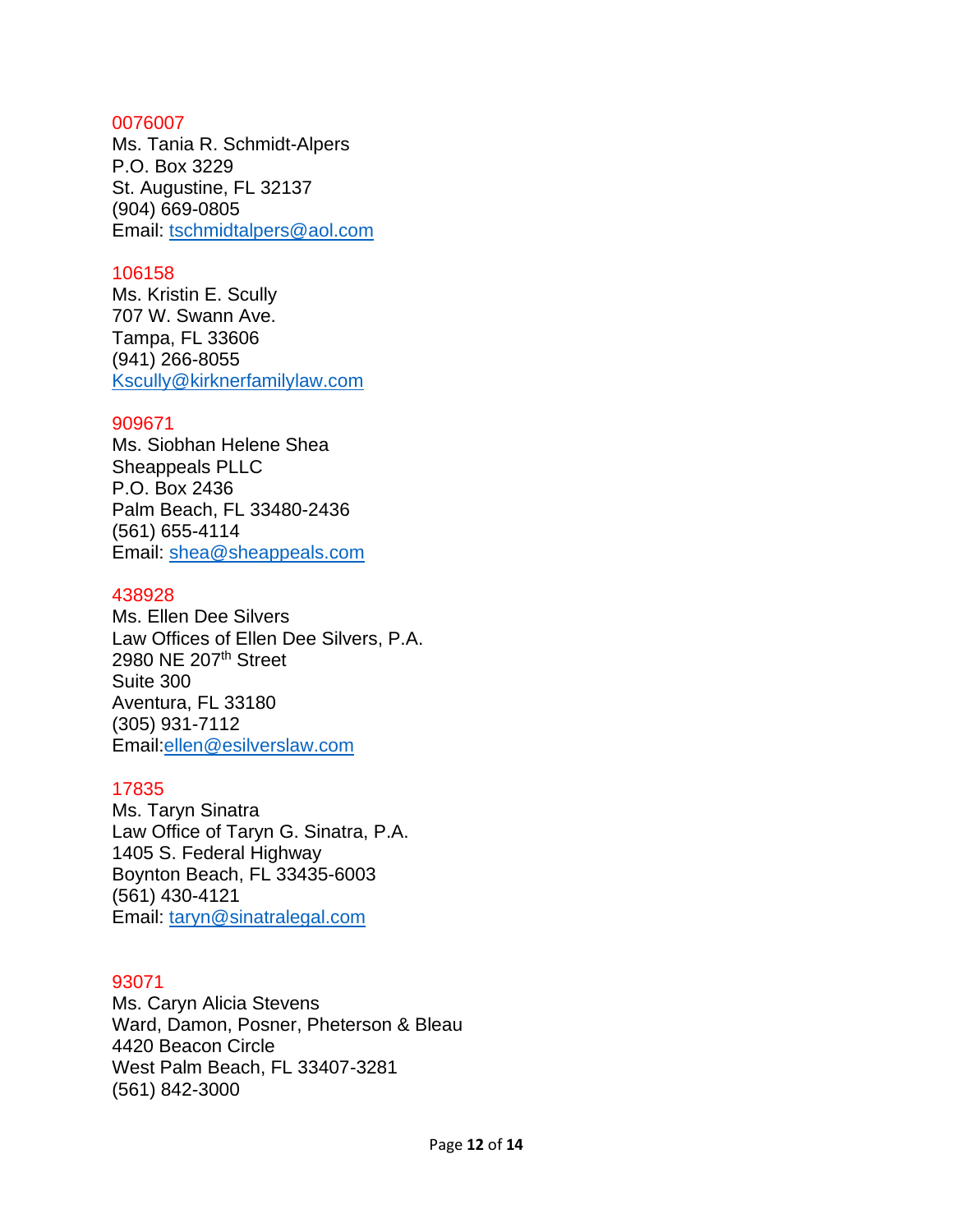Email[:cstevens@warddamon.com](mailto:cstevens@warddamon.com)

## 1003157

Ms. Gina Szapucki Ward Damon, P.A. 4420 Beacon Circle West Palm Beach, FL 33407 (561) [842-3000](tel:561-622-1090)  Email[:gszapucki@warddamon.com](mailto:gszapucki@warddamon.com)

## 943851

Ms. Jennifer Meisleman Titus Peaceful Paths 2100 NW 53rd Avenue Ste A Gainesville, FL 32653 (352) 377-5690 Email: [jennifert@peacefulpaths.org](mailto:jennifert@peacefulpaths.org)

# 119434

Ms. Tova Naomi Verchow Gladstone & Weissman, P.A. 101 N Federal Hwy Ste 702 Boca Raton, FL 33432-3969 (561) [447-2274](tel:561-447-2274) Fax: (561) 447-2275 Email[:tv@gwpa.com](mailto:tv@gwpa.com)

# 439142

Ms. Cindy Vova Law Office of Cindy S. Vova, P.A. 8551 W. Sunrise Blvd. Suite 301 Plantation, FL 33322 (954) 316-3496 Email: [cindyvova@vovalaw.com](mailto:cindyvova@vovalaw.com)

### 116091

Ms. Christina L. Wilford Cordell & Cordell, LLP 1 Independent Drive Suite 2200 Jacksonville, FL 32202-5050 (904) 456-9128 Email: [cwilford@cordelllaw.com](mailto:cwilford@cordelllaw.com)